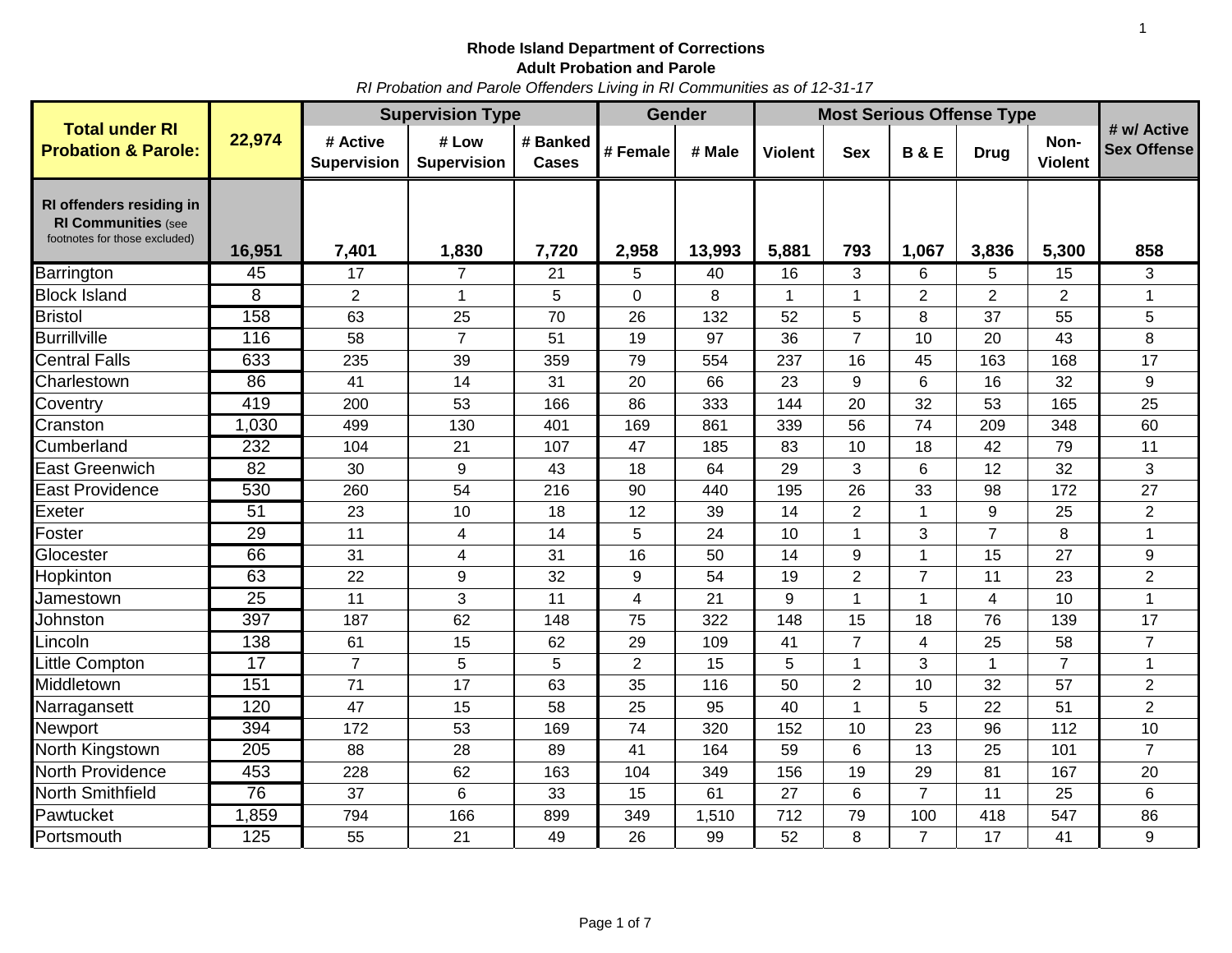*RI Probation and Parole Offenders Living in RI Communities as of 12-31-17*

|                                                                                         |        | <b>Supervision Type</b>        |                             |                   | <b>Gender</b>  |        | <b>Most Serious Offense Type</b> |                |                |             |                        |                            |
|-----------------------------------------------------------------------------------------|--------|--------------------------------|-----------------------------|-------------------|----------------|--------|----------------------------------|----------------|----------------|-------------|------------------------|----------------------------|
| <b>Total under RI</b><br><b>Probation &amp; Parole:</b>                                 | 22,974 | # Active<br><b>Supervision</b> | # Low<br><b>Supervision</b> | # Banked<br>Cases | # Female       | # Male | <b>Violent</b>                   | <b>Sex</b>     | <b>B&amp;E</b> | <b>Drug</b> | Non-<br><b>Violent</b> | # w/ Active<br>Sex Offense |
| RI offenders residing in<br><b>RI Communities (see</b><br>footnotes for those excluded) | 16,951 | 7,401                          | 1,830                       | 7,720             | 2,958          | 13,993 | 5,881                            | 793            | 1,067          | 3,836       | 5,300                  | 858                        |
| Providence                                                                              | 5,435  | 2,146                          | 609                         | 2,680             | 841            | 4,594  | 1,795                            | 218            | 320            | 1,593       | 1,489                  | 240                        |
| 02905                                                                                   | 640    | 251                            | 65                          | 324               | 85             | 555    | 186                              | 27             | 44             | 224         | 158                    | 33                         |
| 02907                                                                                   | 1,173  | 431                            | 127                         | 615               | 162            | 1,011  | 373                              | 53             | 68             | 369         | 307                    | 58                         |
| 02908                                                                                   | 1,032  | 439                            | 135                         | 458               | 184            | 848    | 348                              | 46             | 59             | 266         | 308                    | 51                         |
| 02909                                                                                   | 1,342  | 541                            | 162                         | 639               | 190            | 1,152  | 449                              | 62             | 76             | 370         | 380                    | 66                         |
| other                                                                                   | 1,010  | 427                            | 115                         | 468               | 196            | 814    | 371                              | 26             | 65             | 266         | 277                    | 27                         |
| missing                                                                                 | 201    | 46                             | $\overline{c}$              | 153               | 19             | 182    | 58                               | 3              | $\overline{7}$ | 87          | 45                     | 4                          |
| Richmond                                                                                | 39     | 24                             | 4                           | 11                | $\overline{7}$ | 32     | 17                               | 5              |                | 4           | 12                     | 5                          |
| <b>Scituate</b>                                                                         | 86     | 39                             | 9                           | 38                | 16             | 70     | 21                               | $\overline{7}$ | 4              | 15          | 39                     | $\overline{7}$             |
| Smithfield                                                                              | 126    | 63                             | 13                          | 50                | 27             | 99     | 39                               | 6              | 13             | 22          | 46                     | 6                          |
| South Kingstown                                                                         | 205    | 110                            | 27                          | 68                | 35             | 170    | 78                               | 8              | 20             | 32          | 64                     | 9                          |
| <b>Tiverton</b>                                                                         | 118    | 51                             | 15                          | 52                | 20             | 98     | 37                               | 3              | 10             | 33          | 33                     | 3                          |
| Warren                                                                                  | 149    | 84                             | 19                          | 46                | 31             | 118    | 53                               | 8              | 5              | 25          | 56                     | 8                          |
| Warwick                                                                                 | 963    | 402                            | 125                         | 436               | 182            | 781    | 319                              | 49             | 74             | 169         | 347                    | 54                         |
| <b>West Greenwich</b>                                                                   | 53     | 25                             | 6                           | 22                | 11             | 42     | 18                               | 5              | 3              | 9           | 18                     | 5                          |
| <b>West Warwick</b>                                                                     | 677    | 303                            | 59                          | 315               | 141            | 536    | 232                              | 58             | 41             | 94          | 248                    | 59                         |
| Westerly                                                                                | 287    | 114                            | 29                          | 144               | 40             | 247    | 100                              | $\overline{7}$ | 17             | 71          | 90                     | 8                          |
| Woonsocket                                                                              | 1,305  | 686                            | 75                          | 544               | 227            | 1,078  | 509                              | 94             | 87             | 262         | 349                    | 103                        |

*Total RI Offenders residing in RI Communities does not include the following populations:* 

*1,712 Probation Hold Cases*

*1 offender under age 18 under active supervision*

*346 deported cases* 

*974 Interstate cases (RI offenders supervised by another State)* 

539 Out of State Offenders (non-RI offenders) supervised in RI

*1,932 RI offenders assigned to a Rhode Island caseload but living Out of State*

*417 RI offenders missing data on their residential jurisdiction*

*10 offenders paroled to Immigration or another jurisdiction*

*74 with 'other' addresses (ACI, No Permanent Address etc.)*

*Data for zip codes in the city of Providence represent a breakout of the Providence totals.*

*Gender and Offense Type categories may not add to total due to missing data in the P&P Tracking System.*

*Offense Type was determined by the most serious active charge for which the offender was under supervision.*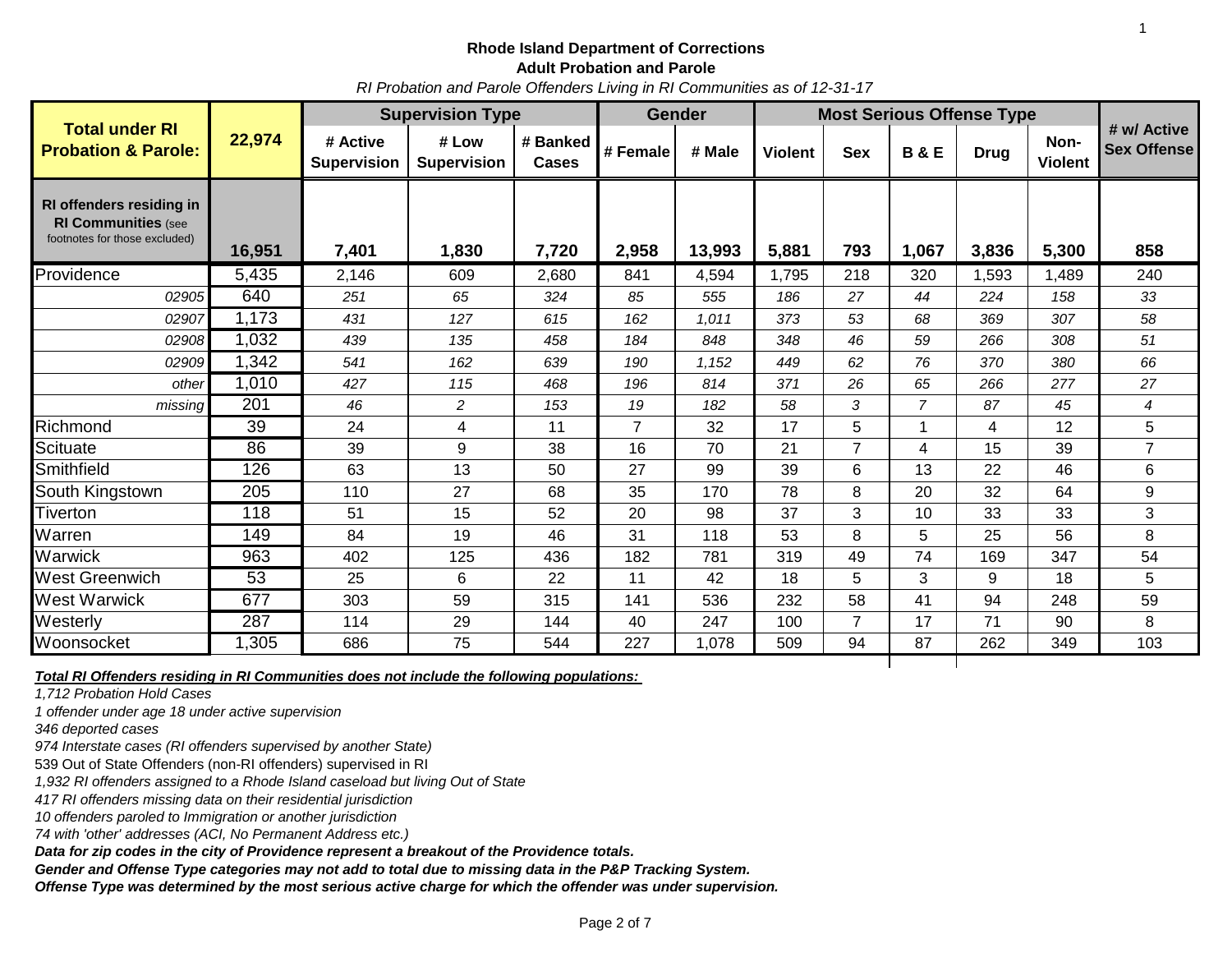*RI Probation and Parole Offenders Living in RI Communities as of 12-31-17*

|                                                                                         |        | <b>Total RI</b>                     |                      |                                           |                  |                                       |                             |  |  |  |  |  |
|-----------------------------------------------------------------------------------------|--------|-------------------------------------|----------------------|-------------------------------------------|------------------|---------------------------------------|-----------------------------|--|--|--|--|--|
| <b>Total under RI</b><br><b>Probation &amp; Parole:</b>                                 | 22,974 | <b>Population</b><br>18 and<br>Over | $%$ of<br>population | <b>Proportion of</b><br><b>Population</b> | Per<br>1000      | # Per<br><b>Square</b><br><b>Mile</b> | # of Square<br><b>Miles</b> |  |  |  |  |  |
| RI offenders residing in<br><b>RI Communities (see</b><br>footnotes for those excluded) | 16,951 | 800,497                             | 2.1%                 | 1 in 47                                   | 21               | 16.2                                  | 1049.1                      |  |  |  |  |  |
| Barrington                                                                              | 45     | 12,074                              | 0.4%                 | $1$ in 268                                | $\overline{4}$   | $\overline{5.1}$                      | 8.9                         |  |  |  |  |  |
| <b>Block Island</b>                                                                     | 8      | 825                                 | 1.0%                 | 1 in 103                                  | 10               | 0.8                                   | 10.0                        |  |  |  |  |  |
| <b>Bristol</b>                                                                          | 158    | 18,070                              | 0.9%                 | 1 in 114                                  | 9                | 15.5                                  | 10.2                        |  |  |  |  |  |
| <b>Burrillville</b>                                                                     | 116    | 11,753                              | 1.0%                 | 1 in 101                                  | 10               | 2.1                                   | 55.8                        |  |  |  |  |  |
| <b>Central Falls</b>                                                                    | 633    | 13,397                              | 4.7%                 | 1 in 21                                   | 47               | 527.5                                 | 1.2                         |  |  |  |  |  |
| Charlestown                                                                             | 86     | 6,147                               | 1.4%                 | 1 in 71                                   | 14               | 2.4                                   | 36.3                        |  |  |  |  |  |
| Coventry                                                                                | 419    | 25,279                              | 1.7%                 | 1 in 60                                   | 17               | 6.7                                   | 62.2                        |  |  |  |  |  |
| <b>Cranston</b>                                                                         | 1,030  | 62,171                              | 1.7%                 | 1 in 60                                   | 17               | 36.0                                  | 28.6                        |  |  |  |  |  |
| Cumberland                                                                              | 232    | 24,150                              | 1.0%                 | 1 in 104                                  | 10               | 8.6                                   | 27.1                        |  |  |  |  |  |
| <b>East Greenwich</b>                                                                   | 82     | 9,384                               | 0.9%                 | 1 in 114                                  | 9                | 4.9                                   | 16.6                        |  |  |  |  |  |
| <b>East Providence</b>                                                                  | 530    | 38,142                              | 1.4%                 | 1 in 72                                   | 14               | 39.8                                  | 13.3                        |  |  |  |  |  |
| Exeter                                                                                  | 51     | 4,456                               | 1.1%                 | 1 in 87                                   | 11               | 0.9                                   | 57.6                        |  |  |  |  |  |
| Foster                                                                                  | 29     | 3,169                               | 0.9%                 | 1 in 109                                  | 9                | 0.6                                   | 51.4                        |  |  |  |  |  |
| Glocester                                                                               | 66     | 7,284                               | 0.9%                 | 1 in 110                                  | 9                | 1.2                                   | 55.3                        |  |  |  |  |  |
| Hopkington                                                                              | 63     | 5,825                               | 1.1%                 | 1 in 92                                   | 11               | 1.5                                   | 43.0                        |  |  |  |  |  |
| Jamestown                                                                               | 25     | 4,384                               | 0.6%                 | 1 in 175                                  | 6                | 2.6                                   | 9.7                         |  |  |  |  |  |
| Johnston                                                                                | 397    | 22,289                              | 1.8%                 | 1 in 56                                   | 18               | 16.8                                  | 23.7                        |  |  |  |  |  |
| Lincoln                                                                                 | 138    | 15,741                              | 0.9%                 | 1 in 114                                  | 9                | 7.4                                   | 18.6                        |  |  |  |  |  |
| Little Compton                                                                          | 17     | 2,813                               | 0.6%                 | 1 in 165                                  | 6                | 0.8                                   | 21.6                        |  |  |  |  |  |
| Middletown                                                                              | 151    | 13,006                              | 1.2%                 | 1 in 86                                   | 12               | 11.7                                  | 12.9                        |  |  |  |  |  |
| Narragansett                                                                            | 120    | 13,528                              | 0.9%                 | 1 in 113                                  | $\boldsymbol{9}$ | 8.6                                   | 13.9                        |  |  |  |  |  |
| <b>Newport</b>                                                                          | 394    | 21,276                              | 1.9%                 | 1 in 54                                   | 19               | 51.2                                  | 7.7                         |  |  |  |  |  |
| North Kingstown                                                                         | 205    | 19,478                              | 1.1%                 | 1 in 95                                   | 11               | 4.7                                   | 43.5                        |  |  |  |  |  |
| <b>North Providence</b>                                                                 | 453    | 26,475                              | 1.7%                 | 1 in 58                                   | 17               | 79.5                                  | 5.7                         |  |  |  |  |  |
| North Smithfield                                                                        | 76     | 8,239                               | 0.9%                 | 1 in 108                                  | 9                | 3.1                                   | 24.5                        |  |  |  |  |  |
| <b>Pawtucket</b>                                                                        | 1,859  | 54,807                              | 3.4%                 | 1 in 29                                   | 34               | 211.3                                 | 8.8                         |  |  |  |  |  |
| Portsmouth                                                                              | 125    | 12,820                              | 1.0%                 | 1 in 103                                  | 10               | 5.4                                   | 23.3                        |  |  |  |  |  |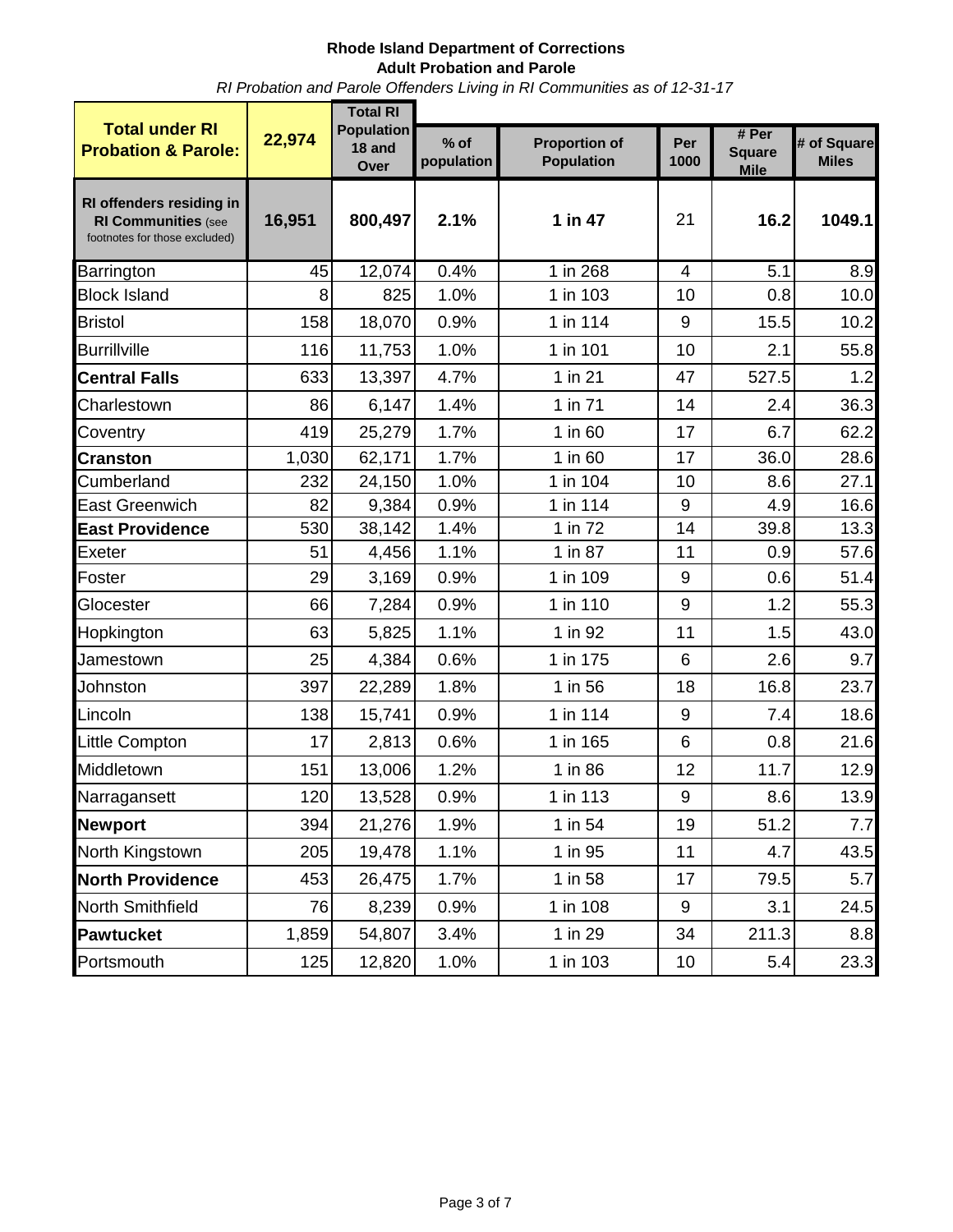*RI Probation and Parole Offenders Living in RI Communities as of 12-31-17*

|                                                                                         |        | <b>Total RI</b>                     |                      |                                           |                |                                       |                             |  |  |  |  |
|-----------------------------------------------------------------------------------------|--------|-------------------------------------|----------------------|-------------------------------------------|----------------|---------------------------------------|-----------------------------|--|--|--|--|
| <b>Total under RI</b><br><b>Probation &amp; Parole:</b>                                 | 22,974 | <b>Population</b><br>18 and<br>Over | $%$ of<br>population | <b>Proportion of</b><br><b>Population</b> | Per<br>1000    | # Per<br><b>Square</b><br><b>Mile</b> | # of Square<br><b>Miles</b> |  |  |  |  |
| RI offenders residing in<br><b>RI Communities (see</b><br>footnotes for those excluded) | 16,951 | 800,497                             | 2.1%                 | 1 in 47                                   | 21             | 16.2                                  | 1049.1                      |  |  |  |  |
| Providence                                                                              | 5,435  | 128,341                             | 4.2%                 | 1 in 24                                   | 42             | 300.3                                 | 18.1                        |  |  |  |  |
| 02905                                                                                   | 760    | 18,198                              | 4.2%                 | 1 in 24                                   | 42             | not available                         | not available               |  |  |  |  |
| 02907                                                                                   | 1,374  | 17,659                              | 7.8%                 | 1 in 13                                   | 78             | not available                         | not available               |  |  |  |  |
| 02908                                                                                   | 1,168  | 28,779                              | 4.1%                 | 1 in 25                                   | 41             | not available                         | not available               |  |  |  |  |
| 02909                                                                                   | 1,576  | 27,917                              | 5.6%                 | 1 in 18                                   | 56             | not available                         | not available               |  |  |  |  |
| other                                                                                   | 1,133  | 35,788                              | 3.2%                 | 1 in 32                                   | 32             | not available                         | not available               |  |  |  |  |
| Richmond                                                                                | 39     | 5,208                               | 0.7%                 | 1 in 134                                  | $\overline{7}$ | 1.0                                   | 40.4                        |  |  |  |  |
| <b>Scituate</b>                                                                         | 86     | 7,689                               | 1.1%                 | 1 in 89                                   | 11             | 1.8                                   | 48.8                        |  |  |  |  |
| Smithfield                                                                              | 126    | 16,594                              | 0.8%                 | 1 in 132                                  | 8              | 4.7                                   | 26.7                        |  |  |  |  |
| South Kingstown                                                                         | 205    | 21,637                              | 0.9%                 | 1 in 106                                  | 9              | 3.6                                   | 56.8                        |  |  |  |  |
| Tiverton                                                                                | 118    | 11,893                              | 1.0%                 | 1 in 101                                  | 10             | 4.0                                   | 29.7                        |  |  |  |  |
| Warren                                                                                  | 149    | 8,906                               | 1.7%                 | 1 in 60                                   | 17             | 25.7                                  | 5.8                         |  |  |  |  |
| <b>Warwick</b>                                                                          | 963    | 67,028                              | 1.4%                 | 1 in 70                                   | 14             | 27.6                                  | 34.9                        |  |  |  |  |
| West Greenwich                                                                          | 53     | 3,641                               | 1.5%                 | 1 in 69                                   | 15             | 1.0                                   | 50.6                        |  |  |  |  |
| <b>West Warwick</b>                                                                     | 677    | 22,949                              | 3.0%                 | 1 in 34                                   | 30             | 81.6                                  | 8.3                         |  |  |  |  |
| Westerly                                                                                | 287    | 17,560                              | 1.6%                 | 1 in 61                                   | 16             | 9.7                                   | 29.7                        |  |  |  |  |
| Woonsocket                                                                              | 1,305  | 32,069                              | 4.1%                 | 1 in 25                                   | 41             | 165.2                                 | 7.9                         |  |  |  |  |

**Total RI Offenders residing in RI Communities does not include the following populations:** 

*1,712 Probation Hold Cases*

*1 offender under age 18 under active supervision*

*346 deported cases* 

*974 Interstate cases (RI offenders supervised by another State)* 

*539 Out of State Offenders (non-RI offenders) supervised in RI* 

*1,932 RI offenders assigned to a Rhode Island caseload but living Out of State*

*417 RI offenders missing data on their residential jurisdiction*

*10 offenders paroled to Immigration or another jurisdiction*

*74 with 'other' addresses (ACI, No Permanent Address etc.)*

*Data for zip codes in the city of Providence represent a breakout of the Providence totals.*

*Gender and Offense Type categories may not add to total due to missing data in the P&P Tracking System.*

*Offense Type was determined by the most serious active charge for which the offender was under supervision.*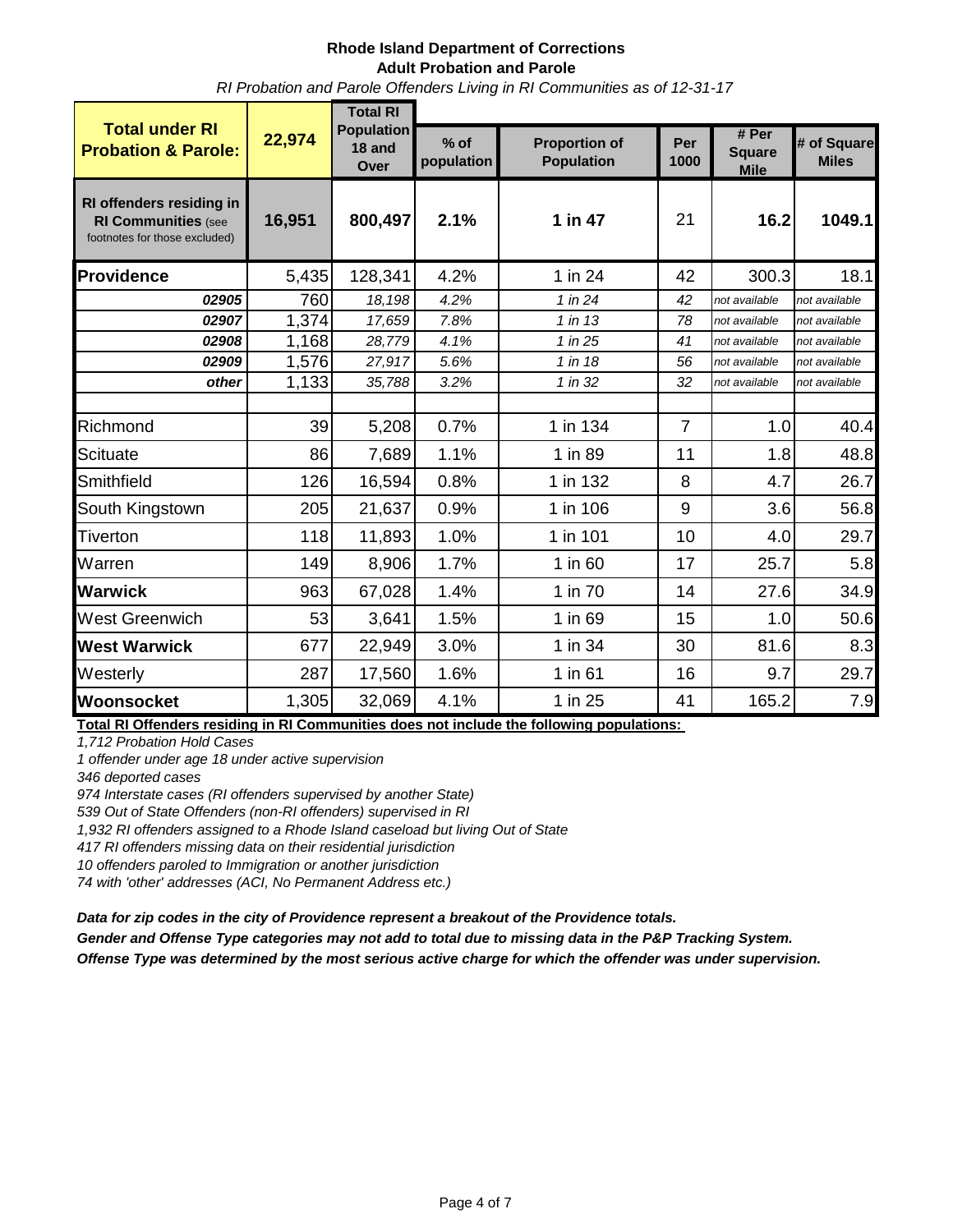# **Rhode Island Department of Corrections**

#### **Adult Probation and Parole**

*RI Probation and Parole Offenders Living in RI Communities as of 12-31-17*

|                                                                               | 22,974 |               |        |                            |       |       |       |       |       |       |       |
|-------------------------------------------------------------------------------|--------|---------------|--------|----------------------------|-------|-------|-------|-------|-------|-------|-------|
|                                                                               |        | <b>Gender</b> |        | <b>Male Age Categories</b> |       |       |       |       |       |       |       |
| <b>Total under RI Probation &amp; Parole:</b>                                 | 22,974 | # Female      | # Male | 18-24                      | 25-29 | 30-34 | 35-39 | 40-44 | 45-49 | 50-54 | 55-59 |
| RI offenders residing in RI Communities (see footnotes for those<br>excluded) | 16,951 | 2,958         | 13,993 | 835                        | 1,692 | 1,636 | 1,442 | 1,112 | 1,225 | 1,022 | 837   |
| <b>Central Falls</b>                                                          | 633    | 79            | 554    | 52                         | 90    | 80    | 66    | 61    | 65    | 46    | 43    |
| <b>Cranston</b>                                                               | 1,030  | 169           | 861    | 57                         | 147   | 137   | 107   | 94    | 91    | 85    | 70    |
| <b>East Providence</b>                                                        | 530    | 90            | 440    | 35                         | 66    | 62    | 66    | 51    | 50    | 49    | 26    |
| Newport                                                                       | 394    | 74            | 320    | 35                         | 43    | 48    | 49    | 40    | 34    | 33    | 17    |
| <b>Pawtucket</b>                                                              | 1,859  | 349           | 1,510  | 114                        | 214   | 254   | 216   | 152   | 178   | 135   | 129   |
| <b>Providence</b>                                                             | 5,435  | 841           | 4,594  | 352                        | 762   | 680   | 612   | 445   | 553   | 443   | 363   |
| 02905                                                                         | 640    | 85            | 555    | 43                         | 96    | 82    | 66    | 47    | 62    | 57    | 58    |
| 02907                                                                         | 1,173  | 162           | 1,011  | 84                         | 149   | 133   | 148   | 89    | 118   | 108   | 82    |
| 02908                                                                         | 1,032  | 184           | 848    | 68                         | 152   | 155   | 108   | 81    | 101   | 77    | 45    |
| 02909                                                                         | 1,342  | 190           | 1,152  | 102                        | 214   | 166   | 168   | 124   | 130   | 89    | 82    |
| other                                                                         | 1,010  | 196           | 814    | 46                         | 135   | 118   | 111   | 84    | 98    | 81    | 71    |
| missing                                                                       | 201    | 19            | 182    | 6                          | 14    | 20    | 5     | 16    | 40    | 28    | 24    |
| <b>Warwick</b>                                                                | 963    | 182           | 781    | 57                         | 105   | 118   | 101   | 87    | 75    | 81    | 74    |
| <b>West Warwick</b>                                                           | 677    | 141           | 536    | 44                         | 66    | 81    | 62    | 68    | 70    | 51    | 38    |
| Woonsocket                                                                    | 1,305  | 227           | 1,079  | 89                         | 199   | 176   | 163   | 114   | 109   | 99    | 77    |

**Total RI Offenders residing in RI Communities does not include the following populations:** 

*1,712 Probation Hold Cases*

*1 offender under age 18 under active supervision*

*346 deported cases* 

*974 Interstate cases (RI offenders supervised by another State)* 

*539 Out of State Offenders (non-RI offenders) supervised in RI* 

*1,932 RI offenders assigned to a Rhode Island caseload but living Out of State*

*417 RI offenders missing data on their residential jurisdiction*

*10 offenders paroled to Immigration or another jurisdiction*

*74 with 'other' addresses (ACI, No Permanent Address etc.)*

*Data for zip codes in the city of Providence represent a breakout of the Providence totals.*

*Gender and Age categories may not add to total due to missing data in the P&P Tracking System or the data does not fall with the listed categories.*

*\*\*\*West Warwick census numbers for 2010 are unavailable. The American Community Survey numbers from 2009 were used and are estimates. Totals may not add up.*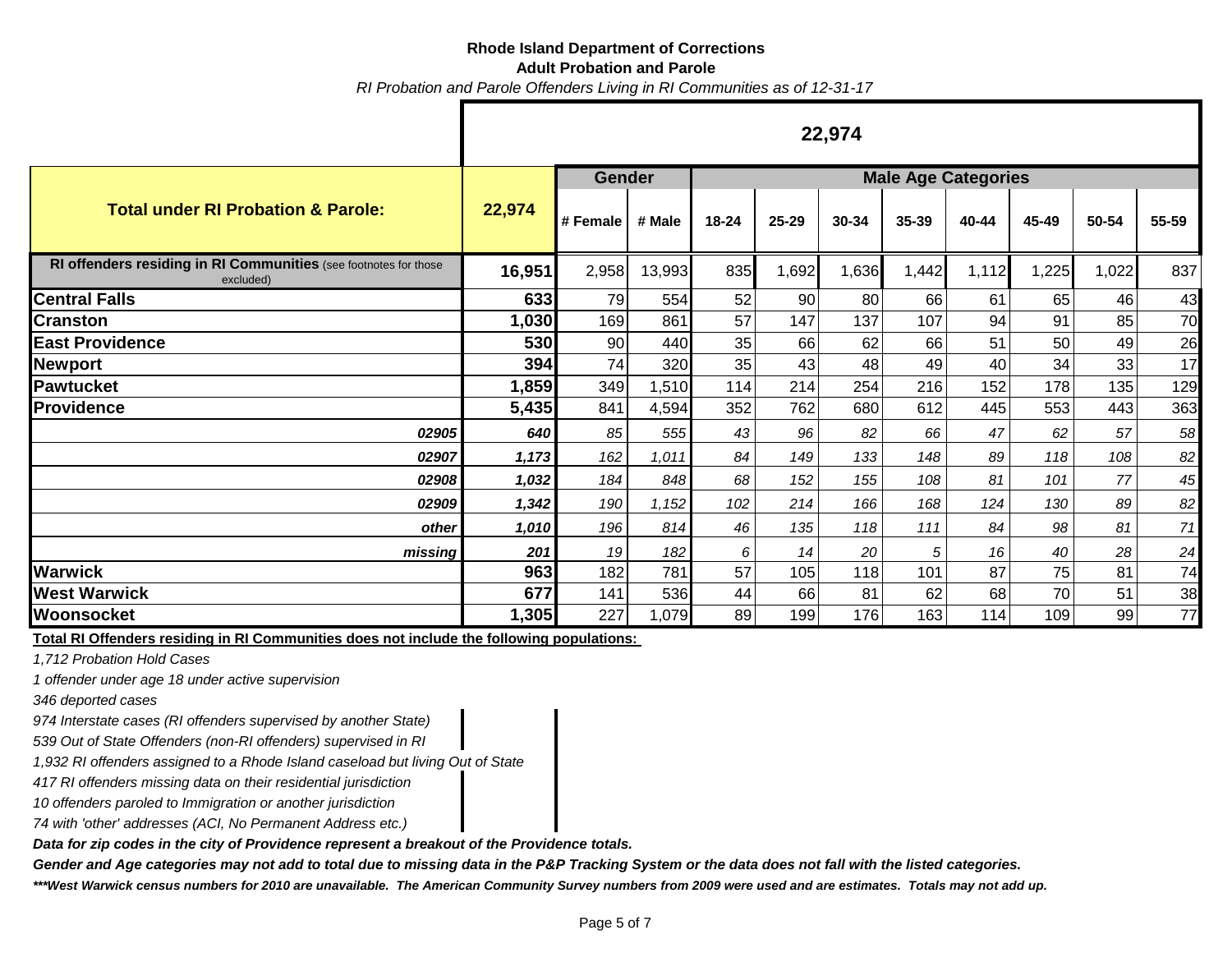*RI Probation and Parole Offenders Living in RI Communities as of 12-31-17*

|                        | ZUTU GENSUS DATA                                    |               |         |                            |           |        |        |        |        |        |        |  |  |
|------------------------|-----------------------------------------------------|---------------|---------|----------------------------|-----------|--------|--------|--------|--------|--------|--------|--|--|
|                        |                                                     | <b>Gender</b> |         | <b>Male Age Categories</b> |           |        |        |        |        |        |        |  |  |
| <b>City/Town</b>       | <b>Total RI</b><br><b>Population</b><br>18 and Over | # Female      | # Male  | 18-24                      | $25 - 29$ | 30-34  | 35-39  | 40-44  | 45-49  | 50-54  | 55-59  |  |  |
|                        | 828,611                                             | 434,887       | 393,724 | 59,830                     | 33,126    | 30,056 | 31,185 | 35,635 | 39,435 | 39,138 | 33,908 |  |  |
| <b>Central Falls</b>   | 13,732                                              | 6,840         | 6,892   | 1,252                      | 903       | 834    | 700    | 662    | 642    | 522    | 391    |  |  |
| <b>Cranston</b>        | 63,973                                              | 32,578        | 31,395  | 4,037                      | 2,850     | 2,839  | 2,586  | 2,728  | 3,033  | 3,135  | 3,192  |  |  |
| <b>East Providence</b> | 37,860                                              | 20,477        | 17,383  | 1,879                      | 1,487     | 1,490  | 1,356  | 1,543  | 1,769  | 1,679  | 1,516  |  |  |
| Newport                | 20,589                                              | 10,595        | 9,994   | 1,868                      | 1,119     | 884    | 917    | 791    | 758    | 756    | 715    |  |  |
| <b>Pawtucket</b>       | 54,573                                              | 28,980        | 25,593  | 3,416                      | 2,643     | 2,384  | 2,321  | 2,475  | 2,666  | 2,513  | 2,042  |  |  |
| <b>Providence</b>      | 136,408                                             | 71,860        | 64,548  | 16,968                     | 7,911     | 6,307  | 5,497  | 5,241  | 4,817  | 4,537  | 3,911  |  |  |
| 02905                  | 18,834                                              | 10,199        | 8,635   | 2,180                      | 760       | 658    | 671    | 726    | 738    | 764    | 689    |  |  |
| 02907                  | 19,119                                              | 10,114        | 9,005   | 1,780                      | 1,138     | 857    | 836    | 878    | 813    | 821    | 622    |  |  |
| 02908                  | 28,641                                              | 15,214        | 13,427  | 3,765                      | 1,463     | 1,279  | 1,169  | 1,096  | 986    | 1,011  | 766    |  |  |
| 02909                  | 30,835                                              | 15,558        | 15,277  | 3,116                      | 2,192     | 1,822  | 1,572  | 1,486  | 1,231  | 1,098  | 921    |  |  |
| other                  | 38,979                                              | 20,775        | 18,204  | 6,127                      | 2,358     | 1,691  | 1,249  | 1,055  | 1,049  | 843    | 913    |  |  |
| missing                |                                                     |               |         |                            |           |        |        |        |        |        |        |  |  |
| <b>Warwick</b>         | 66,847                                              | 35,495        | 31,352  | 3,360                      | 2,376     | 3,513  | 2,523  | 2,893  | 3,245  | 3,343  | 2,955  |  |  |
| <b>West Warwick**</b>  | 23,873                                              | 11,923        | 11,935  | 1,104                      | 883       | 1,707  | 1,428  | 1,207  | 1,045  | 1,531  | 1,015  |  |  |
| Woonsocket             | 31,298                                              | 16,461        | 14,837  | 1,845                      | 1,482     | 1,384  | 1,287  | 1,349  | 1,488  | 1,493  | 1,279  |  |  |

# **2010 CENSUS DATA**